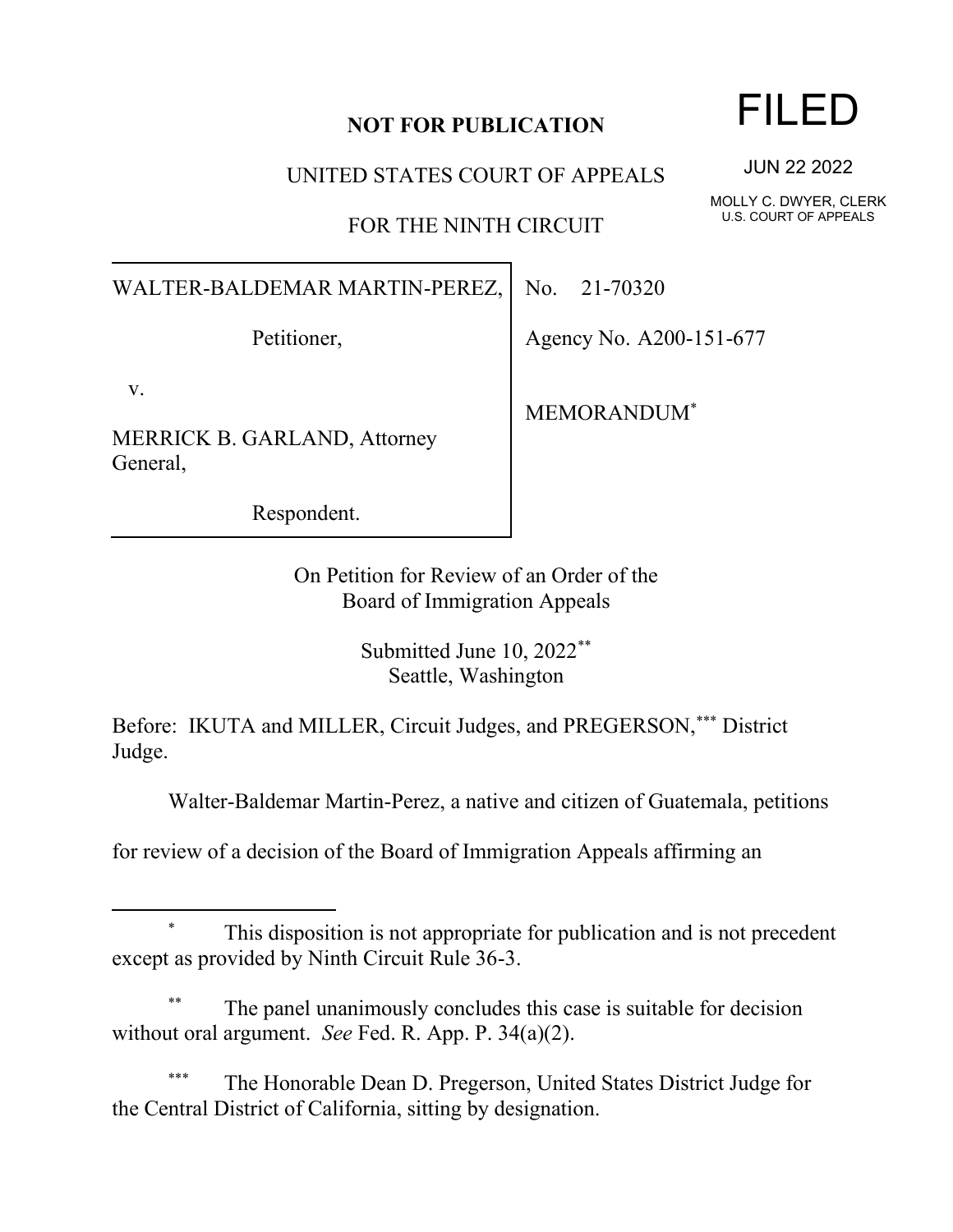immigration judge's decision finding him to be not credible and denying his applications for withholding of removal and protection under the Convention Against Torture (CAT). We have jurisdiction under 8 U.S.C. § 1252, and we deny the petition.

"We review factual findings, including adverse credibility determinations, for substantial evidence." *Garcia v. Holder*, 749 F.3d 785, 789 (9th Cir. 2014). Under this standard, the agency's findings of fact are conclusive unless "any reasonable adjudicator would be compelled to conclude to the contrary." *Ren v. Holder*, 648 F.3d 1079, 1083 (9th Cir. 2011) (citing 8 U.S.C. § 1252(b)(4)(B)). In assessing an adverse credibility finding, we look to the "totality of the circumstances . . . and all relevant factors." *Alam v. Garland*, 11 F.4th 1133, 1137 (9th Cir. 2021) (en banc) (citing 8 U.S.C. § 1158(b)(1)(B)(iii)).

1. The Board found that Martin-Perez was not credible because his testimony conflicted with his written declaration and the background materials he submitted. Martin-Perez testified that, about a year before he arrived in the United States in August 2011, he was beaten after voting in a mayoral election. His declaration, however, stated that he was beaten two months before entering the United States. While we have held that an "utterly trivial inconsistency" in dates that has no "bearing on a petitioner's veracity" should not support an adverse credibility finding, *Zhi v. Holder*, 751 F.3d 1088, 1091 (9th Cir. 2014) (internal

2 a set of  $\sim$  2 a set of  $\sim$  2 a set of  $\sim$  2 a set of  $\sim$  3 a set of  $\sim$  3 a set of  $\sim$  3 a set of  $\sim$  3 a set of  $\sim$  3 a set of  $\sim$  3 a set of  $\sim$  3 a set of  $\sim$  3 a set of  $\sim$  3 a set of  $\sim$  3 a set of  $\sim$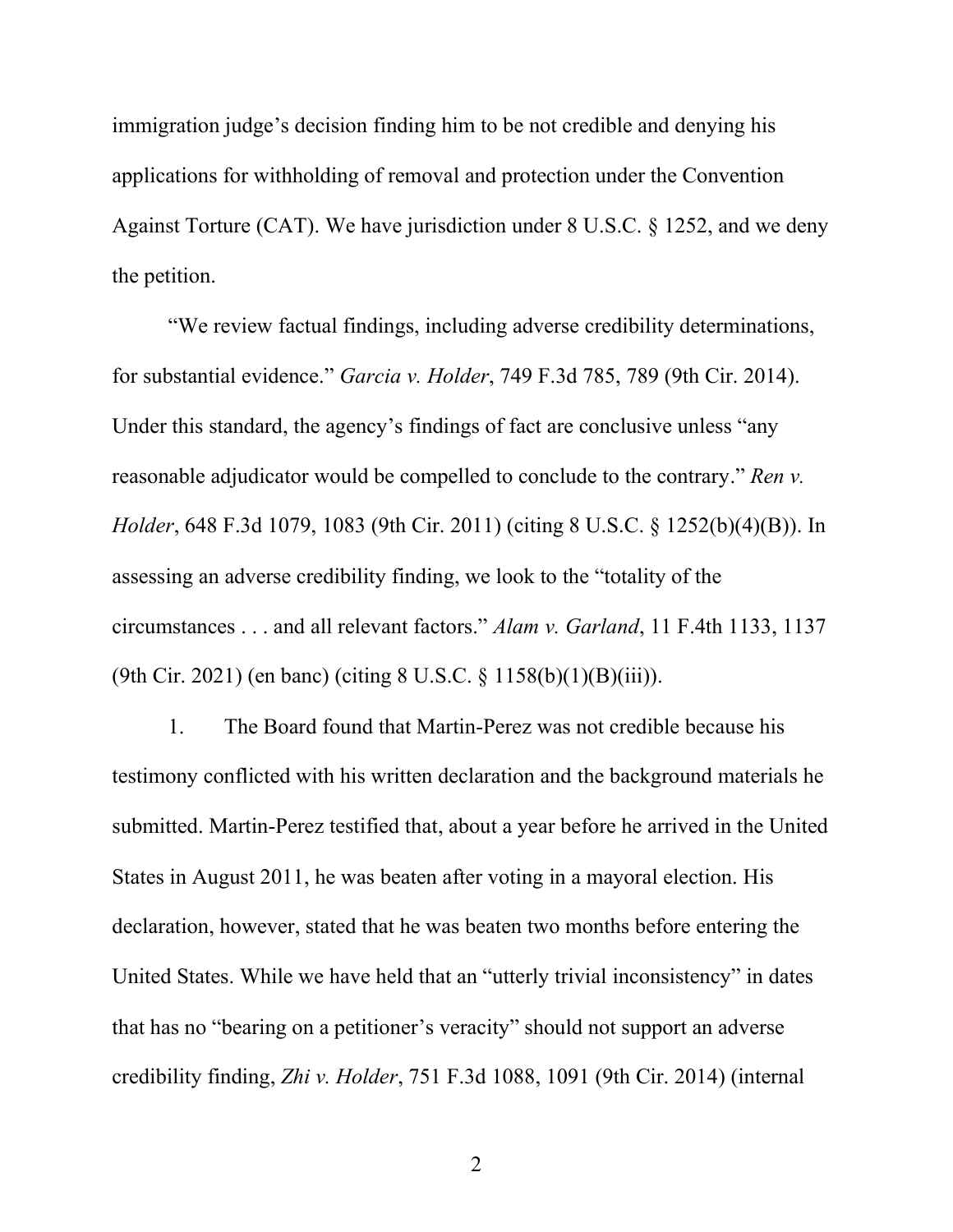quotation marks and citation omitted), we have also "recognized that an IJ may rely upon an inconsistency in a 'crucial date' concerning 'the very event upon which [a petitioner] predicated his claim,'" *Rodriguez-Ramirez v. Garland*, 11 F.4th 1091, 1093 (9th Cir. 2021) (per curiam) (alteration in original) (quoting *Don v. Gonzales*, 476 F.3d 738, 741 (9th Cir. 2007)).

Additionally, though Martin-Perez maintained that the mayoral election took place in 2010, he submitted country conditions evidence that indicated the elections occurred in September 2011. He argues that because nothing in these reports states that *all* mayoral elections took place in September 2011, the Board erred in concluding that they conflict with Martin-Perez's testimony. But we cannot say that his background materials compel the conclusion that the Board was mistaken in concluding that the elections occurred in 2011, and not in 2010 as Martin-Perez claimed. *See Ren*, 648 F.3d at 1083.

The Board also based its adverse credibility finding on Martin-Perez's failure to testify about an incident in which soldiers burned down his parents' home. This incident appeared in his declaration, but he did not mention it on direct or cross-examination, despite being asked multiple times whether his family had ever been harmed. In the end, he described the event only after a direct question from the immigration judge. Martin-Perez argues that this "omission" of details should not form the basis of an adverse credibility finding, but the Board

3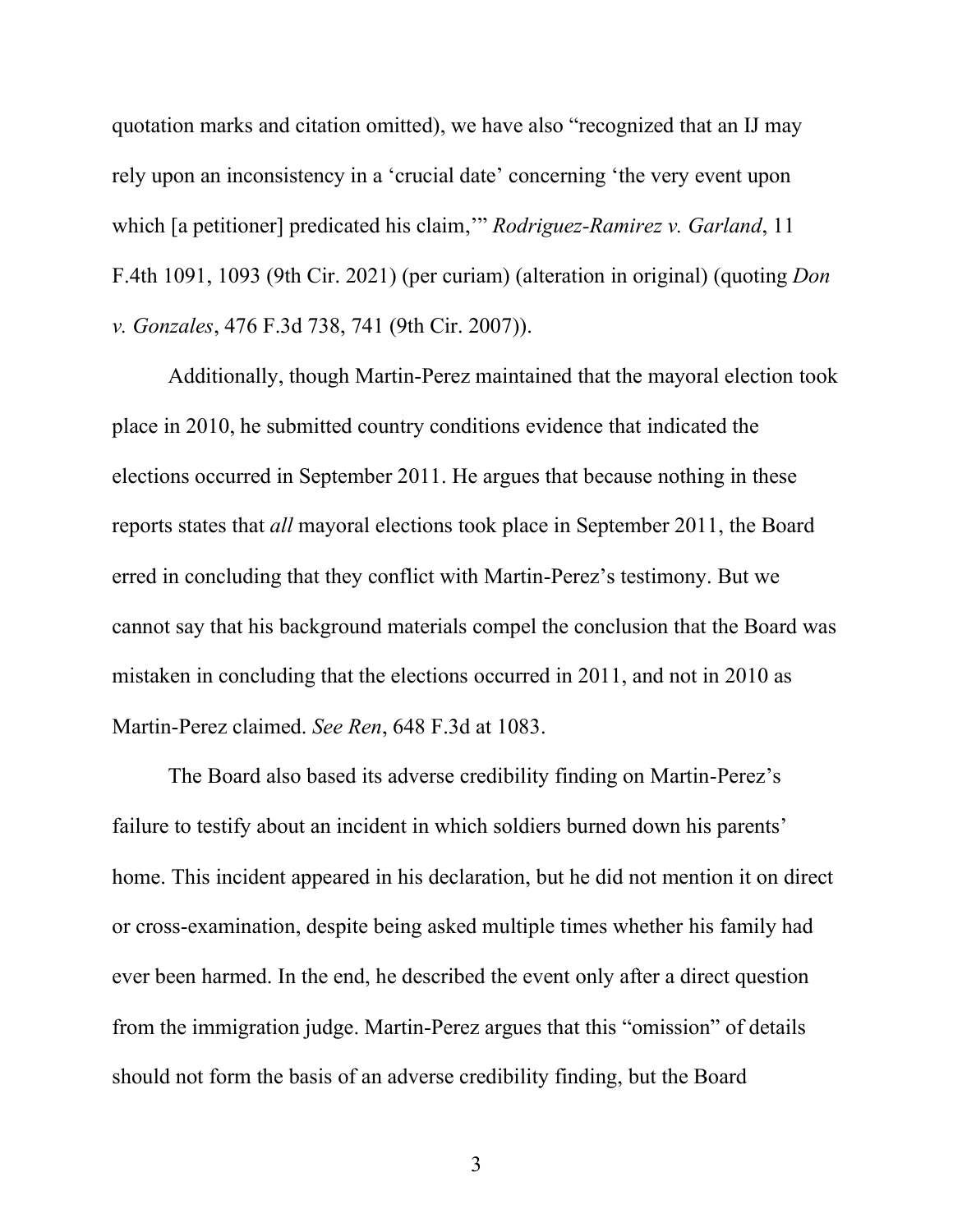reasonably relied on his failure "to mention critical facts in a way that was inconsistent with [his] declaration." *See Jiang v. Holder*, 754 F.3d 733, 740 (9th Cir. 2014), *overruled on other grounds by Alam*, 11 F.4th at 1137.

Finally, Martin-Perez argues that the Board impermissibly ignored or rejected his explanations for these discrepancies. The Board, however, stated that it "considered all of [his] contentions on appeal" but did not find them persuasive, a finding that is supported by substantial evidence. In addition, because Martin-Perez did not satisfy the immigration judge that his testimony was credible, the immigration judge did not have to "give [him] notice of the corroboration that is required and an opportunity either to produce the requisite corroborative evidence or to explain why that evidence is not reasonably available." *Ren*, 648 F.3d at 1093. We reject Martin-Perez's argument to the contrary. Because Martin-Perez does not argue that he is eligible for relief in the absence of credible testimony, substantial evidence supports the Board's conclusion that he has not established his eligibility for withholding of removal.

2. "An adverse credibility determination is not necessarily a death knell to CAT protection" because even where an applicant is not credible, "country conditions alone can play a decisive role in granting relief under the Convention." *Mukulumbutu v. Barr*, 977 F.3d 924, 927 (9th Cir. 2020) (internal quotation marks and citations omitted). The immigration judge denied Martin-Perez's claim for

4